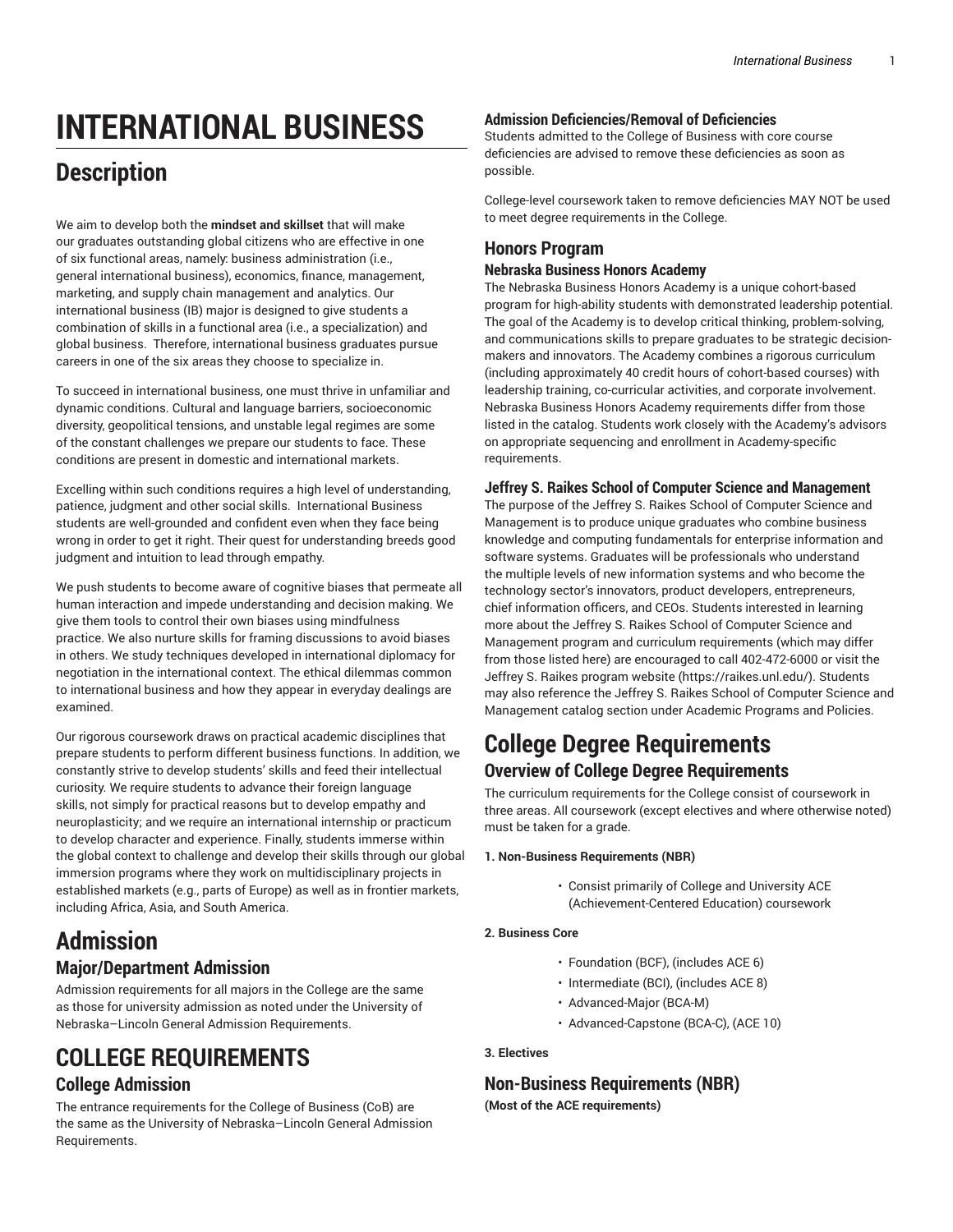#### **Eight Courses (normally 24-26 hours)**

All students in the College of Business will take the following nonbusiness courses (unless otherwise noted).

- While NBR 1, 2, 7, and 8 identify specific ACE options to choose from or identify an ACE course specifically required for the College, NBR 3, 4, 5, and 6 allow students to select courses according to their personal interests (and meet ACE 4, 5, 7, and 9).
- Most students will take coursework to fulfill these requirements during the freshman/sophomore year. However, if hours are still needed during the junior/senior year, there may also be options to 'double count' coursework for NBR 3 (ACE 4) and/or NBR 6 (ACE 9) toward the major (BCA-M) or a minor. This is likely to be of most benefit to 'transfer-in students' due to the nature of the program and when ACE requirements are traditionally taken.

All coursework for NBR must be taken for a grade.

#### **NBR 1: Written Communication (ACE 1)**

*Choose ONE of the following:*

ENGL 150 Writing and Inquiry

ENGL 151 Writing and Argument

Students should refer to the course descriptions to select the **one** course best suited to individual interests. While several communication courses may be selected to fulfill the University ACE 1 outcome, **one** of the above is a specific requirement for the College of Business and will fulfill both requirements with one course. ENGL 150 and ENGL 151 are primarily restricted to first- and second-year students. Upperclass students who have not completed one of these options should take ENGL 254 Writing and Communities as a substitute.

### **NBR 2: Mathematical, Computational, Statistical or Formal Reasoning Skills (ACE 3)**

*Choose ONE of the following:*

MATH 104 Applied Calculus

MATH 106 Calculus I

Any advanced calculus course above the 106 level

Notes regarding the selection of coursework for NBR 2 (ACE 3):

- **Credit cannot be given for both** MATH 104 **and** MATH 106 **.** Students must determine the appropriate course early in their program.
- A first**-**semester student's score on the Math Placement Exam will determine eligibility for MATH 104 or MATH 106. The student should select between these classes based on the following sets of circumstances:
	- Actuarial science majors **MUST** take MATH 106 (or a higher-level calculus).
	- Actuarial science majors will also take MATH 107 Calculus II and MATH 208 Calculus III and either CSCE 101 Fundamentals of Computer Science and CSCE 101L Fundamentals of Computing Laboratory or CSCE 155A Computer Science I.
	- Raikes students MUST take MATH 106 (or a higher-level calculus).
- MATH 106 (or higher calculus) is **strongly encouraged** for those students majoring in accounting, majoring in finance, majoring in economics, or considering graduate school.
- While several courses may be selected to fulfill the University ACE 3 outcome, one of the above is a specific requirement for the College of Business and will fulfill both requirements with one course.
- Freshman students who place below MATH 104 on the Math Placement Exam may want to consider summer school in order to maintain their sequence of courses.

#### **Math Placement Exam (MPE)**

Students admitted to the College of Business are required to take a Math Placement Exam prior to enrolling in the college math requirement of MATH 104 or MATH 106 (or higher math).

- The results of this examination determine which math course students will enroll in their first semester on campus.
- The Math Placement Exam may be retaken if a student feels that they are able to test into a higher level course.
- Students lacking sufficient high school preparation in math may need to enroll in equivalent high school preparatory courses, as will be determined by the MPE.
- Preparatory courses should be taken as soon as possible to avoid future sequencing problems.
- Additional information about the exam can be found on the Math Placement [website \(http://www.math.unl.edu/resources/](http://www.math.unl.edu/resources/undergraduate/mpe/) [undergraduate/mpe/](http://www.math.unl.edu/resources/undergraduate/mpe/)).

Whether required to enroll in preparation coursework first, as indicated on the MPE (MATH 100A Intermediate Algebra, MATH 101 College Algebra and/or MATH 103 College Algebra and Trigonometry), or in one of the required courses, it is critical to begin math the first semester on campus.

#### **NBR 3: The Study of Scientific Methods and Knowledge of the Natural and Physical World (ACE 4)**

*Choose one course from ACE 4 Certified Courses.* (Course credit will vary between 3-4 credit hours.)

> • Agribusiness majors – NBR 3 (ACE 4) – AGRI 115 Biotechnology: Food, Health and Environment; PLAS 100 Plants, Landscapes, & the Environment; PLAS 131 Plant Science; ENTO 115 Insect Biology; MSYM 109 Physical Principles in Agriculture and Life Sciences; NRES 108 Earth's Natural Resource Systems Laboratory; PLPT 110 Molds and Man may be taken to fulfill the science requirement (NBR 3–ACE 4) as well as a requirement for the major (BCA-M).

#### **NBR 4: Study of Humanities (ACE 5)**

*Choose one course from ACE 5 Certified Courses.*

• International business majors – NBR 4 (ACE 5) – FREN 301 Survey of French Literature, FREN 302 Themes in French Literature, RUSS 301 Russian Cultural Studies, RUSS 302 Studies in Russian Culture and Film, RUSS 482 Russian Literature in Translation, RUSS 483 Russian Secular and Political Folklore, SPAN 305 The Analysis of Communication in Spanish, SPAN 314 Ecological Imagination in Hispanic Culture, SPAN 315 Gender and Sexuality in Hispanic Culture, SPAN 331 War and Human Rights in Latin America may be taken to fulfill NBR 4–ACE 5 as well as a requirement for a language minor or toward the major language requirement.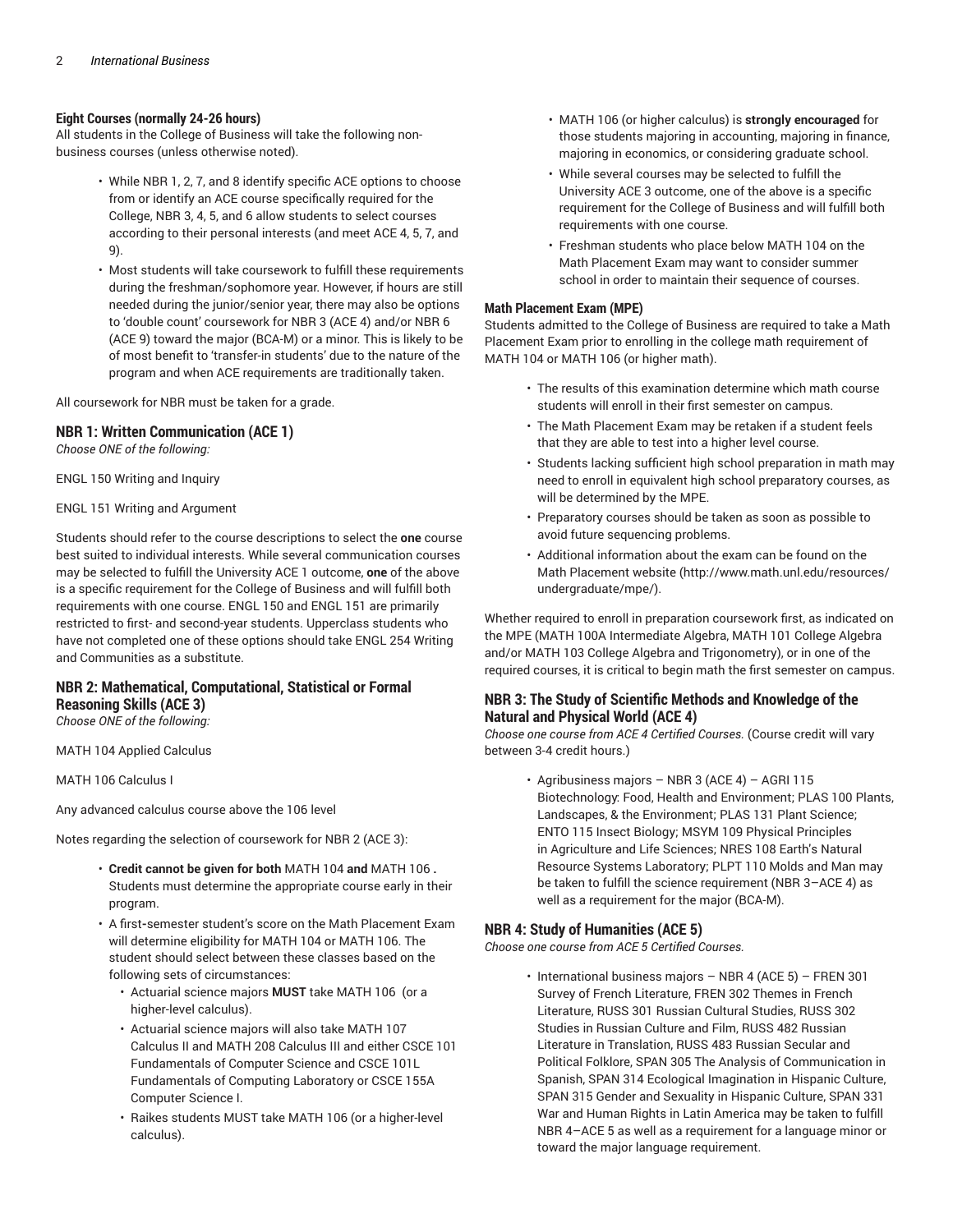## **NBR 5: Study of the Arts to Understand Their Context (ACE 7)**

*Choose one course from ACE 7 Certified Courses.*

#### **NBR 6: Global Awareness or Knowledge of Human Diversity Through Analysis of an Issue (ACE 9)**

*Choose one course from ACE 9 Certified Courses.*

Students enrolling for their first semester with junior standing (or more) will see that the list of approved courses includes a few business courses. While this section is labeled "non-business requirements," students may elect to enroll in one of the business courses to fulfill the ACE 9 requirement as long as prerequisites are completed (which are generally reserved for juniors or seniors). Work closely with your advisor and bring this to their attention to question how this course may potentially satisfy other degree program requirements, including in major.

The options include:

- Actuarial science majors must complete an International Business Course as part of the degree requirements. Actuarial science majors may choose to take ECON 321 Introduction to International Economics to fulfill the IBCR as well as the global awareness requirement (NBR 6–ACE 9).
- Agribusiness majors AECN 346 World Food Economics, AECN 367 Agricultural Development in Developing Countries, AECN 420 International Food and Agricultural Trade, AECN 425 Agricultural Marketing in a Multinational Environment, AGRI 282 Introduction to Global Agricultural and Natural Resources Issues, ENSC 110 Energy in Perspective, and PLAS 200 Landscape and Environmental Appreciation may be taken to fulfill the global awareness requirement (NBR 6–ACE 9) as well as a requirement for the major.
- Business administration majors ECON 321 and MNGT 414 International Management may be taken to fulfill the global awareness requirement (NBR 6–ACE 9) as well as a requirement for the major. (ECON 321 and MNGT 414 are also IBCR course options.)
- Economics majors  $-$  ECON 321 may be taken to fulfill the global awareness requirement (NBR 6–ACE 9) as well as a requirement for the major. (ECON 321 is also an IBCR option).
- International business majors BSAD 320 Global Issues, BSAD 420 Global Leadership and the Culture Map, ECON 321 or MNGT 414 may be taken to fulfill the global awareness requirement (NBR 6–ACE 9) and may fill a requirement for the major. (They are also IBCR options.)
- Management majors MNGT 365 Managing Diversity in Organizations or MNGT 414 may be taken to fulfill the global awareness requirement (NBR 6–ACE 9) and may be able to fulfill a requirement for the major/minor depending on the option selected. (MNGT 414 is also an IBCR option.)
- Supply chain management majors ECON 321 may be taken to fulfill the global awareness requirement (NBR 6–ACE 9) as well as a directed elective for the major. (ECON 321 is also an IBCR option).
- An alternative to the above options is allowance of the course to count for NBR 6–ACE 9 and the associated minor—but only one or the other (major OR minor).

In any of the above instances where double counting is an option, only 3 hours of credit are awarded; students will still need to meet the 120 hours for graduation. Any course that is used for both an ACE requirement

and a first major requirement is not allowed to be used towards the completion of the 300/400 upper-level requirement.

#### **NBR 7: Business Communication (ACE 1)**

BSAD 220 Business Writing

This is a business writing course that requires sophomore standing and ENGL 150 or ENGL 151 as prerequisites. While it is also an ACE 1 course, as is ENGL, **BOTH** are specific requirements for the College of Business.

#### **NBR 8: Oral Communication Skills (ACE 2)**

*Choose one course from:*

MRKT 257 Sales Communication

COMM 286 Business and Professional Communication

- Due to the importance of this requirement to the business curriculum, the College recommends taking this course on campus.
- While several other courses may be selected to fulfill the University ACE 2 requirement, COMM 286 or MRKT 257 is a specific requirement for the College of Business.

**NOTE:** In the selection of coursework for any of the above NBR's, the term *prerequisite*, when stated anywhere in this catalog, means coursework that MUST BE COMPLETED to enroll in the class. Concurrent enrollment in any identified prerequisite(s) is NOT permitted unless so indicated in the course description.

### **Business Core – Four Sections (approximately 62-74 hours)**

- Business Core Foundation (BCF) 18 hours
- Business Core Intermediate (BCI) 18 hours
- Business Core Advanced–Major (BCA-M) *–* Hours vary from 21-33 hrs
- Business Core Advanced–Capstone (BCA-C) *–* 3 hours + 0 hour assessment

The foundation and intermediate courses are designed to expose students to the various business disciplines. The advanced courses are those courses identified for each of the eleven majors, and the capstone course is taken in the final semester of the program. All coursework for the Business Core (except where noted differently) must be taken for a grade.

#### **Professional Enhancement Program (PrEP) (4 hours)**

Designed to develop confident, professional, and polished business students positioned for lifelong career success, the PrEP program consists of four required 1-hour courses. These courses are labeled BSAD 111 PrEP I, Investing in Strengths; BSAD 222 PrEP II, Career Development and Planning; BSAD 333 PrEP III, Internship and Job Search Strategies; BSAD 444 PrEP IV, Professional and Life Skills, and are offered across the four-year curriculum as part of the Business Core requirements.

#### **Business Core Foundation (BCF) – Nine Courses (18 hours)**

All students in the College of Business will take the following courses (unless otherwise noted).

All coursework (except BSAD 50, BSAD 111, and BSAD 222) must be taken for a grade. Raikes students are exempted from these courses.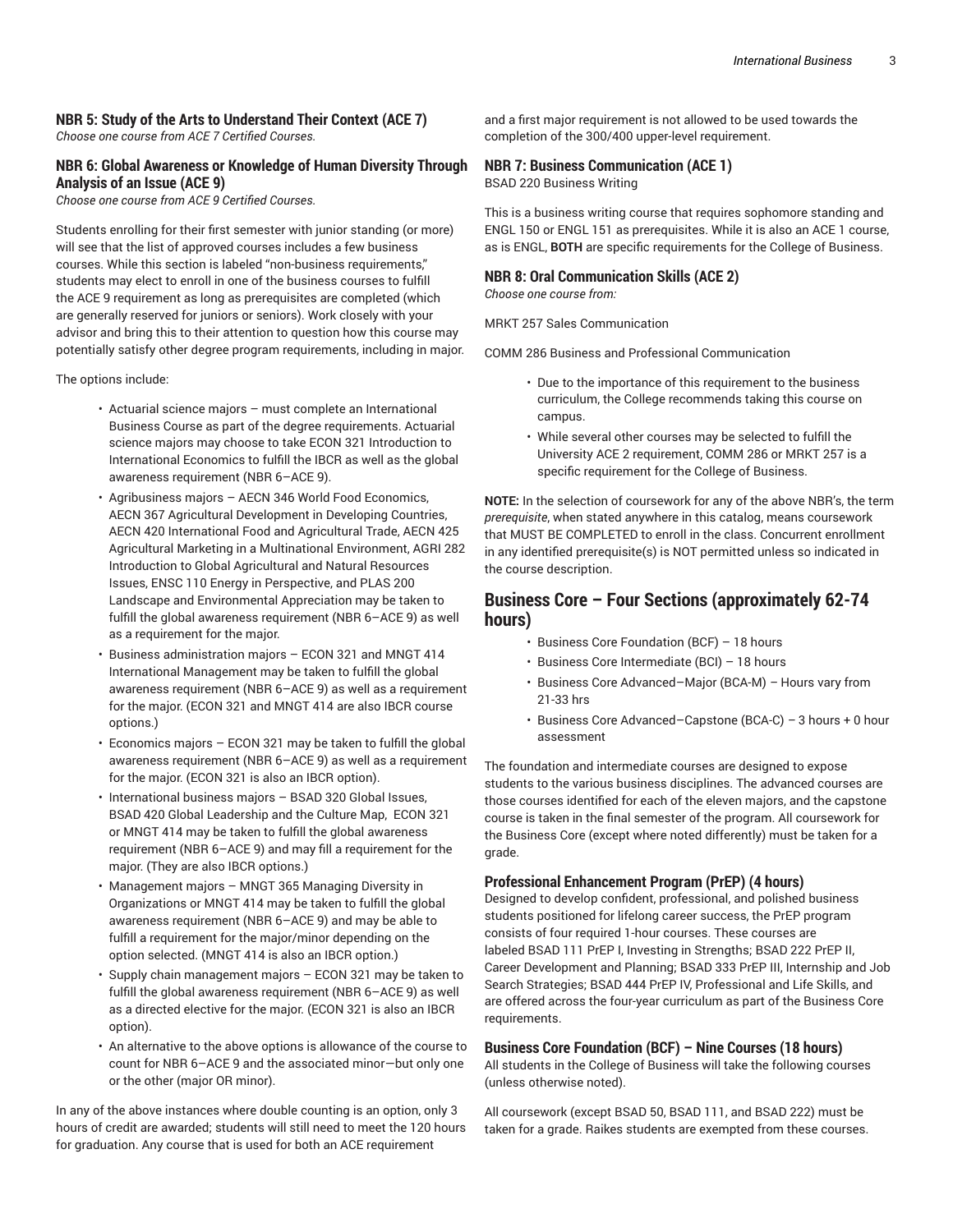#### **BCF 1 – BSAD 111 PrEP I, Investing in Strengths**

- BSAD 111
	- 1-credit-hour course (*offered Pass/No Pass only*).
	- Required of all new freshmen.
	- Taken as a freshman *(preferably first semester)*.
- BSAD 111S
	- 0-credit-hour course, available exclusively to transfer students (*offered Pass/No Pass only*).
	- Required of all on- and off-campus transfer students.
	- Taken as soon as possible upon transfer into the college *(preferably first semester)*.

#### **BCF 2 – BSAD 50 Business Computer Applications**

- 0-credit-hour course (*offered Pass/No Pass only*).
- Offered twice per semester and should generally be taken in the **FIRST seven weeks of semester two**. It is a prerequisite for ECON 215, which is normally taken in the fall of the second year.
- Required basic-skills computer course that uses Microsoft Access, Word, PowerPoint, and Excel.

#### **BCF 3 – SCMA 250 Spreadsheet Analytics**

- 1-credit-hour course.
- ECON 215 Statistics is a prerequisite or may be taken concurrently.

#### **BCF 4 – ACCT 201 Introductory Accounting I and ACCT 202 Introductory Accounting II**

- ACCT 201
	- Sequential; take ACCT 201 first.
	- Prerequisite: 2.5 cumulative GPA; sophomore standing, (or freshman standing, with MATH 104 or MATH 106 with a grade of C or better and 14 hours of University of Nebraska– Lincoln credit).
	- ACCT 202
		- Sequential; take ACCT 202 following completion of ACCT 201.
		- Prerequisite: 2.5 cumulative GPA; grade of C or better in ACCT 201; sophomore standing, (or freshman standing with 14 hours of University of Nebraska-Lincoln credit and MATH 104 or MATH 106 with a grade of C or better).
		- Grade of C or better in prerequisites is normally required for accounting courses.

#### **BCF 5 – ECON 211 Principles of Macroeconomics and ECON 212 Principles of Microeconomics (ACE 6)**

- Not sequential.
- Prerequisite: Completion of 12 hours of coursework.

#### **BCF 6 – ECON 215 Statistics (ACE 3)**

- Prerequisites: Sophomore standing; MATH 104 or MATH 106; BSAD 50; and a 2.5 GPA.
- Must take ECON 215 (not STAT 218 Introduction to Statistics nor EDPS 459 Statistical Methods nor CRIM 300 Applied Statistics and Data Processing in the Public Sector nor SOCI 206 Introduction to Social Statistics).
- Actuarial science majors MUST take STAT 380 Statistics and Applications instead of ECON 215; will also take STAT 462 Introduction to Mathematical Statistics I: Distribution Theory and STAT 463 Introduction to Mathematical Statistics II: Statistical Inference.

• Economics majors or minors can take STAT 380 Statistics and Applications instead of ECON 215.

#### **BCF 7 – BSAD 222 PrEP II, Career Development and Planning**

- 1-credit-hour course (o*ffered Pass/No Pass only*).
- Prerequisites: Major in College of Business; sophomore standing; and a 2.5 GPA.
- Taken as a sophomore.

#### **Business Core Intermediate (BCI) – Six Courses (18 hours)**

- Prerequisites for the BCI courses include MATH (NBR2), ACCT 201, ACCT 202, ECON 211, ECON 212, ECON 215, BSAD 220, and a 2.5 GPA.
- Required of all business students regardless of major (except where noted under individual courses).
- Enrollment in BCI normally occurs during the sophomore and junior years.
- All coursework must be taken for a grade.
- Sequence with the following recommendations/restrictions:
	- Plan complete sequence of intentions to take BCI (and necessary prerequisites) to remain on schedule for graduation.
	- Enroll in courses most applicable to your major as soon as possible, particularly MRKT, FINA, and SCMA, to stay on sequence for major.
	- There are exceptions to these requirements for specific majors (ABUS, ACCT, MRKT, and ACTS). Please note those exceptions.
	- If transferring, a maximum of 3 hours may apply, with further restrictions on applicability, to not exceed the 15-hour limitation. For details on transfer rules, see Transfer Credit Restrictions under Course Exclusions and Restrictions.
	- See the links for each course to know the specific prerequisites and course descriptions.

#### **BCI 1 – BLAW 371 Legal Environment or BLAW 372 Business Law I (ACE 8)** • Accounting majors must take BLAW 372.

#### **BCI 2 – SCMA 350 Business Analytics/Information Analysis or in certain cases MRKT 350 Marketing Analytics**

- Marketing and agribusiness majors may choose to take MRKT 350, which carries an additional prerequisite of MRKT 341.
- Students must complete SCMA 250 prior to taking SCMA 350.

#### **BCI 3 – FINA 361 Finance**

- Actuarial science majors will take FINA 461 Advanced Finance to meet this requirement.
- Grade of C or better in this course is a requirement for a number of finance courses that follow.

#### **BCI 4 – MRKT 341 Marketing**

**BCI 5 – SCMA 331 Operations and Supply Chain Management**

#### **BCI 6 – MNGT 301 Introduction to Management**

#### **Professional Enhancement Program – Upper level**

- **PrEP – BSAD 333 PrEP III, Internship and Job Search Strategies**
	- 1-credit-hour course *(offered Pass/No Pass only).*
	- Prerequisites: Major in College of Business; BSAD 222; and a 2.5 GPA.
	- Taken second semester of sophomore year or junior year.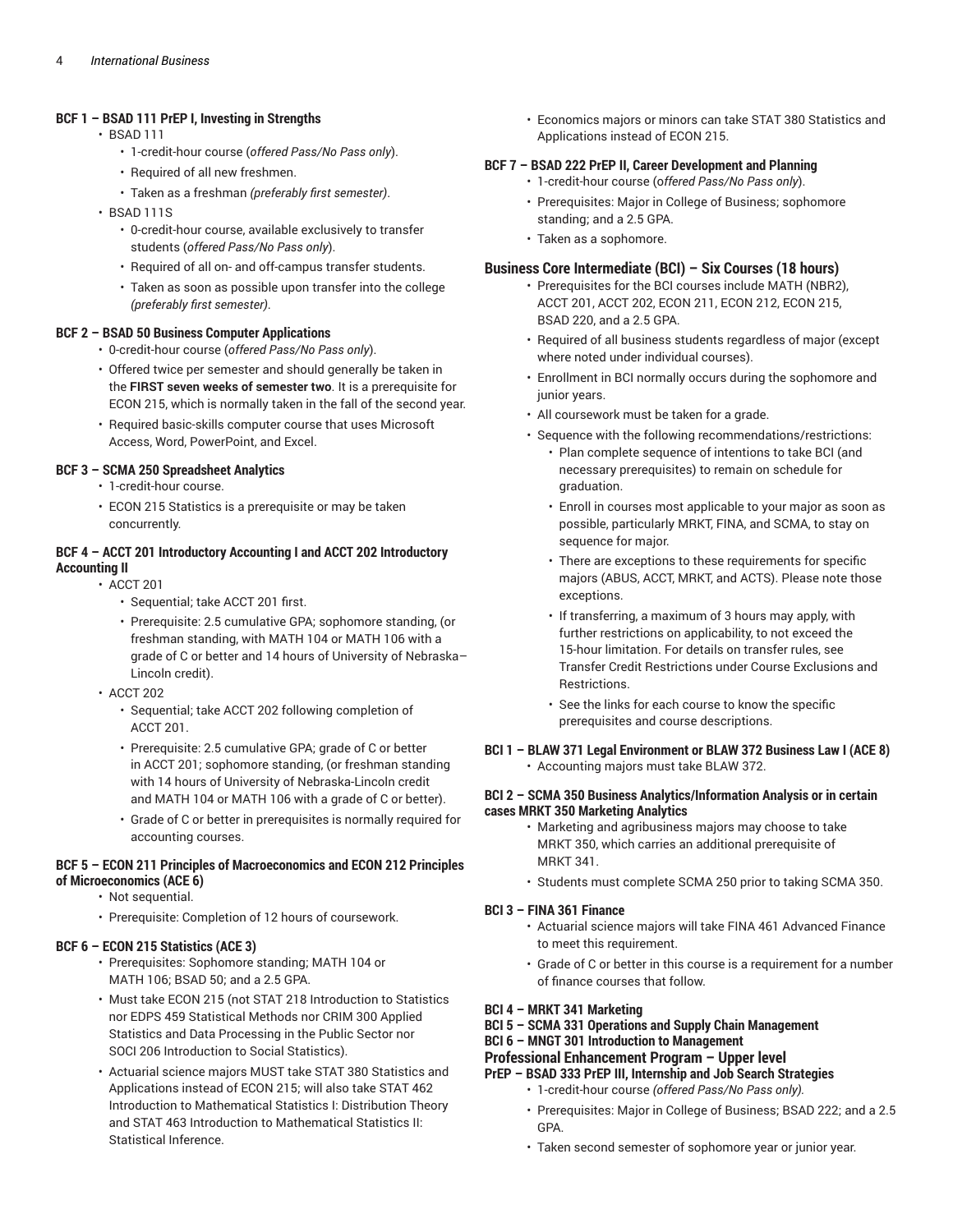#### **PrEP – BSAD 444 PrEP IV, Professional and Life Skills**

- 1-credit-hour course *(offered Pass/No Pass only).*
- Prerequisites: Major in College of Business; senior standing or by permission; and a 2.5 GPA.
- Taken first or second semester of senior year.

#### **Business Core Advanced-Major (BCA-M) – (21-33 hours)**

- Coursework for the major requires completion of specific, required courses of the department, along with other guidelines.
- Refer to the Major page for a listing of requirements.
- Careful and advanced planning is necessary, as some courses for the major may not necessarily be available every semester and classes for the major are limited in the summer sessions.
- ALL coursework for the major must be taken for a grade (students may not take classes Pass/No Pass).
- Students may be able to take their International Business Course Requirement (IBCR) as part of their major.
- Although a 2.5 GPA may not be required to take these courses, a 2.5 is required to apply for graduation; thus, students are expected to maintain this level throughout their collegiate career.
- Sequencing of classes is critical; plan the major courses well in advance of enrollment. Visit with an academic advisor for assistance planning critical class sequencing.
- By this point in time, the curriculum was designed for ACE (except ACE 10) to have been completed through other coursework. If missing an ACE 4 or 9, there may be options through the major to fulfill both requirements.
- A maximum of 3 hours of coursework may transfer if the 15 hour limitation has not been exceeded. Further restrictions may apply.

#### **Business Core Advanced-Capstone (BCA-C) – Two Courses (3 hours)**

#### **BCA-C 1 – MNGT 475 Business Strategies (ACE 10)**

- Reserved for graduating seniors, this course requires the Business Core Foundation (BCF) and Intermediate (BCI) coursework to be completed for enrollment. BLAW 371 or BLAW 372 may be completed concurrently. Actuarial students may take FINA 461 concurrently with MNGT 475.
- A capstone course integrating business concepts covered throughout the program.
- Course MUST be taken at the University of Nebraska– Lincoln and taken for a grade (not Pass/No Pass).

#### **BCA-C 2 – BSAD 98 Senior Assessment**

- A 0-credit-hour seminar required of ALL business graduating seniors.
- Taught via Canvas—all components must be completed to a satisfactory level to graduate.

### **Electives – Hours vary to meet 120 hour minimum to graduate**

Electives round out the rest of the 120 hour curriculum. Students have the option to choose courses toward a second major, a dual degree, a minor (or two); or students can simply select courses of personal interest.

- Some hours may need to be additional business coursework (to meet the requirement that 60 hours of coursework be in business). This requirement will vary by major.
- There may be a need to enroll in an international business course requirement (IBCR) if not taken as part of the major or for the business elective(s) requirement.
- A minimum of 12 hours of 300/400 upper-level coursework beyond the business core is required for most majors to ensure depth is achieved through enrollment in elective hours. See 300/400-level Elective Requirement below for additional information.
- If not completed through the other area requirements, any remaining ACE requirements will need to be completed as required electives.
- In a 21-hour major, students will average 30 hours of elective credit; second major options and/or minors may be appropriate to consider for elective hours.

## **Other Requirements**

#### **International Business Course Requirement (IBCR)**

- The international business course requirement (IBCR) broadens the student's international perspective.
- Each student, excluding accounting majors, must include one course which emphasizes an international business perspective.
- Actuarial science majors are encouraged to take FINA 450 if they have not met this requirement with completion of NBR 6 – ACE 9 with ECON 321 or MNGT 414.
- The IBCR must be taken for a grade.

The course must be chosen from the following approved list of International Business Course Requirement (IBCR) courses. Many of these courses have prerequisites. Some are restricted for education abroad and others may only be offered once a year. Thus, students are advised to plan ahead in scheduling this requirement into their programs.

#### **IBCR Courses**

BSAD 491 International Studies in Business and Economics (1-15 hrs)

- Available only to students studying abroad for which there is no University of Nebraska–Lincoln equivalent course.
- Available also for the Senshu, Japan, CIMBA Italy, and for the China Education Abroad Programs.
- Senshu program students may apply 3 hours towards electives in the FINA, MNGT, or MRKT major; 6 hours are applicable for BSAD or IBUS major/minor.
- BSAD 491 credit from any other study abroad program should be based on course topics directly associated with a specific major in MNGT, MRKT, or FINA and may need department consent to be used in the major. Students should visit with an academic advisor for assistance.

#### BSAD 320 Global Issues

BSAD 420 Global Leadership and the Culture Map

ECON 321 *(If not completed at this point,* ECON 321 *may double count for ACE 9.)*

ECON 421 International Trade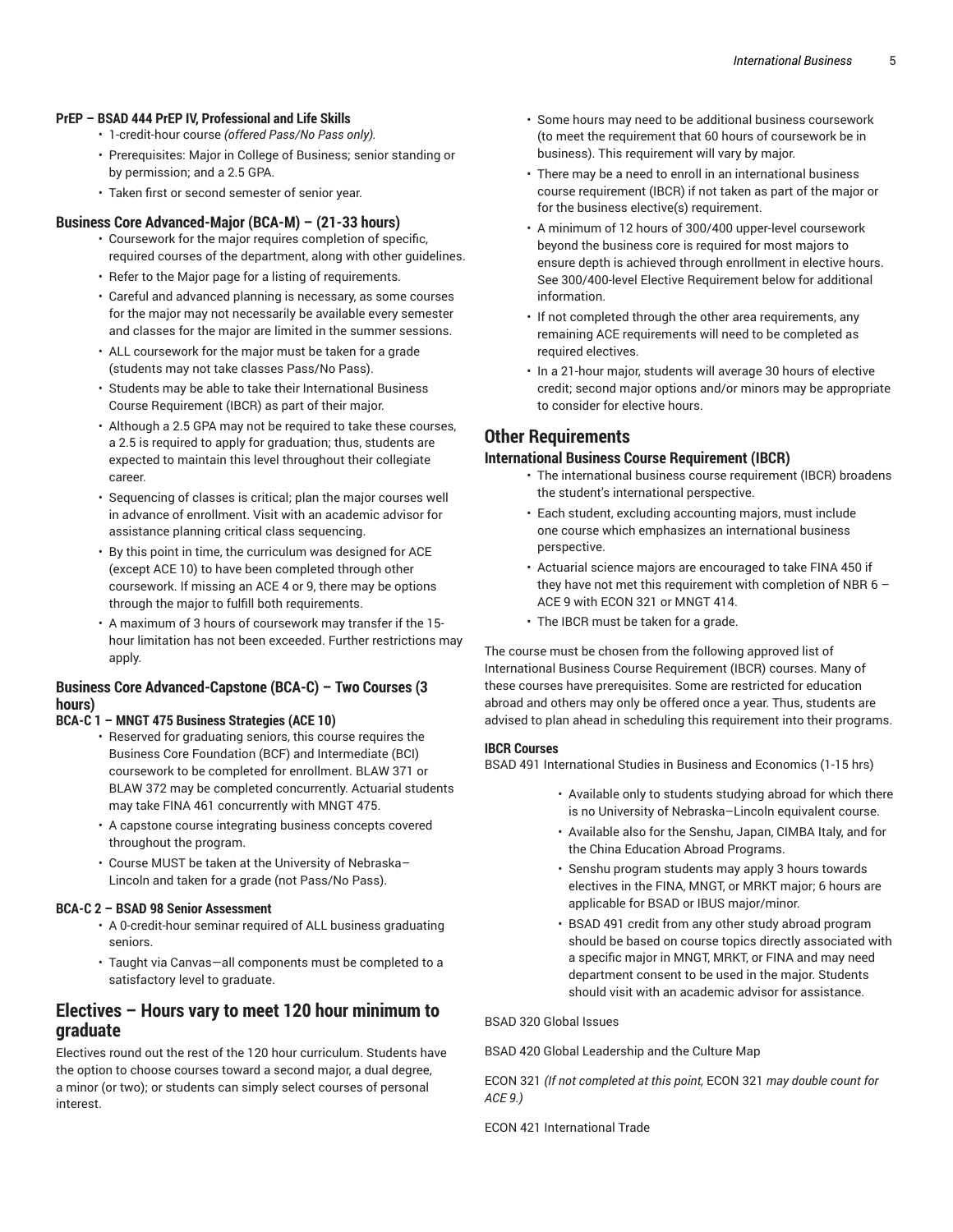ECON 422 International Finance

ECON 423 Economics of the Less Developed Countries

ECON 440 Regional Development

ECON 466 Pro-seminar in International Relations I & ECON 467 Proseminar in International Relations II *(Credit option for students participating in the Nebraska at Oxford Program.)*

FINA 450 International Financial Management

MNGT 414 *(If not completed at this point,* MNGT 414 *may double count for ACE 9.)*

MRKT 453 International Marketing

SCMA 439 Global Sourcing and Distribution

SCMA 459 Global Information Systems

Although the following courses may also be used to fulfill requirements in the international business major/minor/IBCR, students should be aware that they are not necessarily offered on a consistent basis.

ECON 322 Introduction to Development Economics

ECON 323 The Economic Development of Latin America

ECON 388 Comparative Economic Systems

ECON 487 Economies in Transition

If planned carefully, the IBCR course may count in two places. It is not an extra 3 hours of credit, but rather, is 3 hours embedded within other requirements. If selected carefully, it can also count for 3 hours of credit in the major (i.e., MRKT 453 International Marketing counts for a MRKT elective in the MRKT major and also counts for the IBCR; FINA 450 International Financial Management counts for a FINA elective in the FINA major (general option) and also fulfills the IBCR). On the other hand, if coursework for the major is already determined by personal choices or requirements, the IBCR may count in electives, and more specifically, for one of the 'business' electives needed for most majors. If not planned carefully this requirement may mean that the student will need to take an additional 3 hours of credit.

#### **300/400 Upper-level Requirement**

As part of the degree requirements, all students must complete a certain number of 300/400-level courses. Most of these courses will be completed in the Business Core but some majors will require additional hours from outside of the Business Core. With a "standard" 21-hour major, 12 additional hours will be required. Normally, if a major is larger than 21 hours, the number of additional upper-level courses is reduced. This requirement can be met by business or non-business coursework.

Business coursework from the Business Core Intermediate (BCI), Business Core Advanced-Major (FIRST Major) or Business Core Advanced-Capstone may NOT be used to fulfill this requirement with exceptions noted below:

> • If more than 21 hours of coursework for the major are taken at the 300/400 level, and of those hours, coursework is not being double counted toward the NBR and major, then the additional 300/400-level hours can be used to fulfill the 300/400-level requirement. Students will need to consult their Degree Audit to determine how the requirements are applied.

- Business administration majors and business and law majors will complete a 24-hour major and only need to complete 9 upper-level hours.
- Finance majors will take between 24 and 27 hours for their major; consult the major section in this document or the Degree Audit to determine how many hours will double count for this requirement. This will depend on which option is selected for the major.
- Actuarial science majors, agribusiness majors, supply chain management majors, and Raikes students do not need to meet this requirement due to the additional hours at the 300/400 level required for the major/program.
- Business Core Advanced-Major coursework used for a SECOND major (if selected), or upper-level graded coursework selected for a minor, MAY count.
- Coursework that is part of the Non-business Requirement (NBR) taken at the 300/400 level may be double counted to fulfill this requirement, if it is not being used to double count for the first major.
- No course may be taken on a Pass/No Pass basis unless it is a business course numbered 395/398/399. Only 3 hours of 395/398/399 credit is allowed for this requirement.
- Students generally fulfill this requirement through their electives, but there may be a few upper-class students who may fulfill the requirement with the ACE course requirements.

#### **Business Course/Business Elective Hours**

At a minimum, 60 hours of business courses are required for the BSBA degree.

The required hours WILL VARY BY MAJOR, dependent on how requirements have been accepted and/or completed throughout the previous components of the program. While **GENERAL MINIMUM** guidelines by major are noted below, the Degree Audit will specify *minimum business* credit hour expectations for each student. Students will generally see this addressed under the ELECTIVE section (BUSINESS ELECTIVES) on the Degree Audit.

- Accounting, economics, management, and marketing majors 3 hours of business electives.
- Business administration majors no additional business coursework, as the major consists of 24 hours of business coursework.
- Actuarial science majors no additional business coursework, as the major consists of 28 hours of business coursework.
- Finance majors  $-$  no additional business coursework, as the major consists of 24-27 hours of business coursework.
- Supply chain management majors no additional business coursework, as the major consists of 33 hours of business coursework.
- Agribusiness, Business & Law, and Raikes majors no additional business coursework required due to intent of major as being 'business-related' coursework.
- Additional hours may be required if there is a variation in hours for NBR, BCF, BCI or BCA, or if there is a violation of transfer limits, the 15 hour rule, etc.

Coursework must be taken for a grade except for 395/398/399 options, where grades are generally not permitted.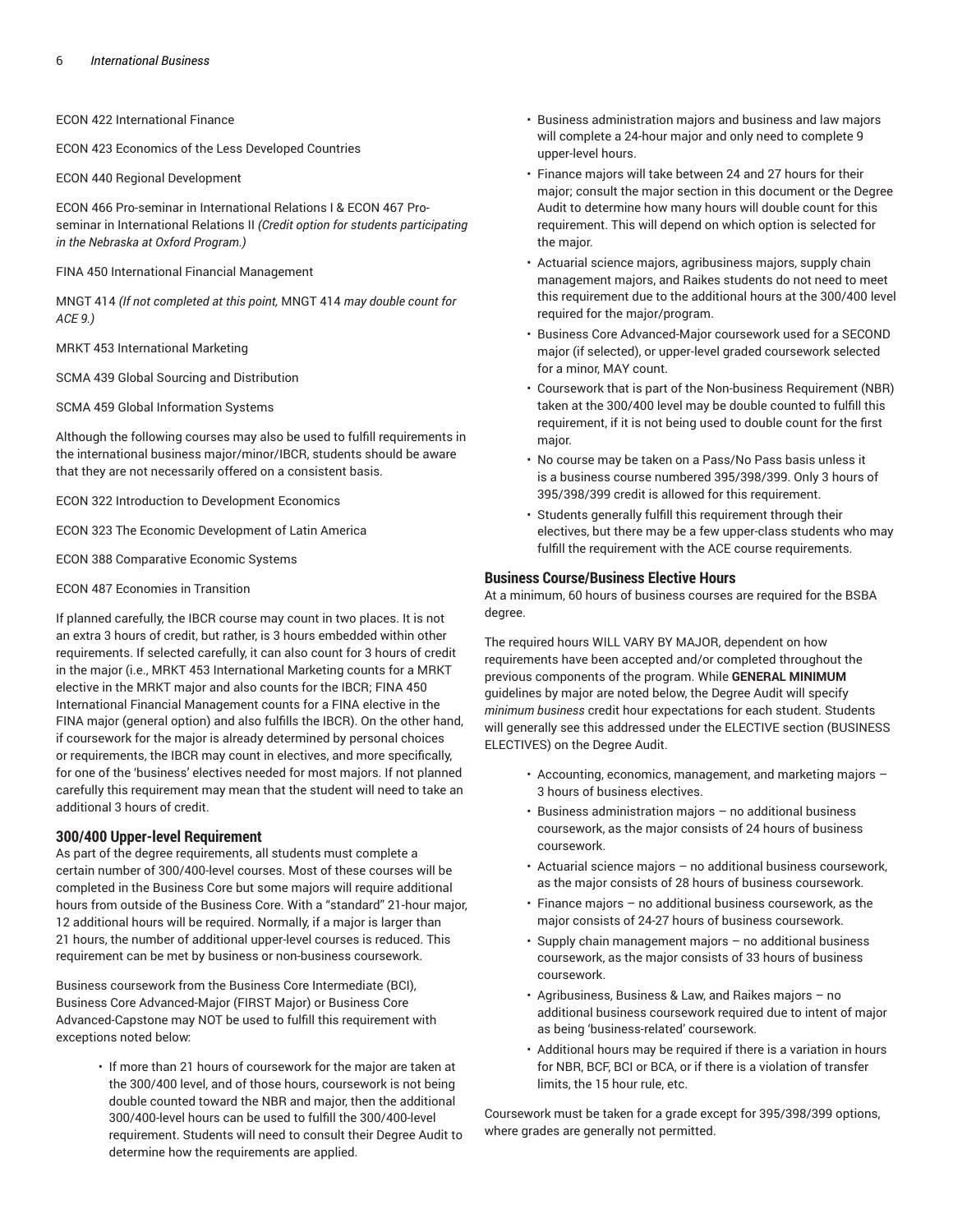## **Experiential Learning Requirement**

All undergraduates in the College of Business must complete an Experiential Learning designated course or experience (which may include 0-credit courses designated to document co-curricular activities recognized as experiential learning) beginning with the 2022-23 Undergraduate Catalog.

## **Foreign Languages/Language Requirement**

Other than meeting the minimum requirement for admission to the University, the College does not require any additional work in foreign languages, except for IBUS majors. IBUS majors must complete the equivalent of 8 hours of a foreign language while in college. However, students are encouraged to take language courses.

## **Minimum Hours Required for Graduation**

A minimum of 120 semester hours of credit is required for graduation; more may be necessary if specific degree requirements have not yet been completed.

## **Grade Rules**

#### **C- and D Grades**

While students may earn grades of C- or D, there are restrictions and recommendations for such grades and further enrollment options:

- A grade of C or higher is expected in prerequisite courses to enroll in ACCT courses.
- A grade of C or higher is required in FINA 361 in order to take most upper-level FINA courses.
- A grade of C or higher is required in other departmental higherlevel sequencing courses (i.e., MATH 101 to take MATH 104, etc.). See course descriptions to determine enrollment restrictions.
- Minimum 2.5 cumulative GPA is required to enroll in many business courses, including ACCT 201, ACCT 202, BLAW 371, BLAW 372, ECON 215, FINA 361, MNGT 301, MNGT 475, MRKT 341, MRKT 350, SCMA 331, SCMA 350.
- Grades of C- or lower may be removed by retaking the course at the University of Nebraska–Lincoln or within the University system (UNK, UNO).
- Grades of C or better are required to transfer courses from outside of the University of Nebraska system.
- Academic bankruptcy options may be considered for students who have one or two semesters of poor performance.

#### **Pass/No Pass**

The Pass/No Pass option is designed for students who want to study areas or topics in which they may have minimum preparation. If used for this purpose, the option can enrich the student's academic experience without lowering the student's grade point average. Several restrictions apply when considering the Pass/No Pass option:

- BSAD 111, BSAD 222, BSAD 333, BSAD 444, BSAD 50, and BSAD 98 are offered only as Pass/No Pass. All are required.
- Students may apply no more than 6 hours of elective credit using the Pass/No Pass option (excludes BSAD 111, BSAD 222, BSAD 333, BSAD 444).
- **No** student enrolled in **any** college at the University of Nebraska–Lincoln may take business courses in the College of Business using the Pass/No Pass option.
- College of Business students may **NOT** take coursework to satisfy ACE requirements, the International Business Course Requirement (IBCR), nor any required business coursework, including in the major and minor, using the Pass/No Pass option.
- Students majoring in actuarial science through the College of Business may **NOT** take any math, actuarial science, or required courses using the Pass/No Pass option.
- Students taking courses to fulfill the requirements of a minor in an area of study outside the College of Business are subject to College rules restricting use of the Pass/No Pass option if courses in the minor are used to meet ACE or any collegespecific requirements.
- Students seeking any minor outside the College should verify rules applying to minimum grade expectations and Pass/No Pass options with the advisor for their minor, as additional restrictions may apply and often vary.
- Students from UNO/UNK/UNMC and from other institutions are subject to the same restrictions listed here for University of Nebraska–Lincoln students.

#### **Exceptions to the above rules are limited to the following and no other exceptions will be made.**

- An independent study or an internship course (395, 398, 399) may be taken in the College of Business using the Pass/ No Pass option with the permission of the instructor and the department chair, but College of Business students who qualify for this exception may use the independent study or an internship course (395, 398, 399) **only** as elective credit.
- Advanced Placement grades of P and Credit By Exam grades of P will be accepted to fulfill degree requirements. These hours will not count against the 6-hour-maximum hours permitted.
- Students who travel abroad and return with "credit" rather than grades from the institution where they studied may use P grades to fulfill degree requirements. These hours will not count against the 6-hour-maximum number of hours permitted.

#### **GPA Requirements**

A 2.5 cumulative grade point average is required to apply for graduation, as well as a requirement for enrollment in ACCT 201 and ACCT 202, ECON 215, BLAW 371 and BLAW 372, FINA 361, SCMA 331, MNGT 301, MNGT 475, SCMA 350 or MRKT 350, and MRKT 341. Some upper-level courses in some majors will also require a 2.5 cumulative GPA. In some instances, a specific grade is required in certain courses to continue with upper-level coursework.

## **Transfer Credit Rules**

For detailed information on transfer credit rules, see Transfer Credit Restrictions under Course Exclusions and Restrictions.

## **Residency**

At least 30 of the last 36 hours of credit must be registered for and completed in residence at the University of Nebraska–Lincoln.

Students electing to study abroad in their final semester are exempted for the hours earned abroad, but no additional hours may be transferred in the last 36 hours. This exemption requires filing a written appeal in the Business Advising and Student Engagement office (Hawks Hall 125).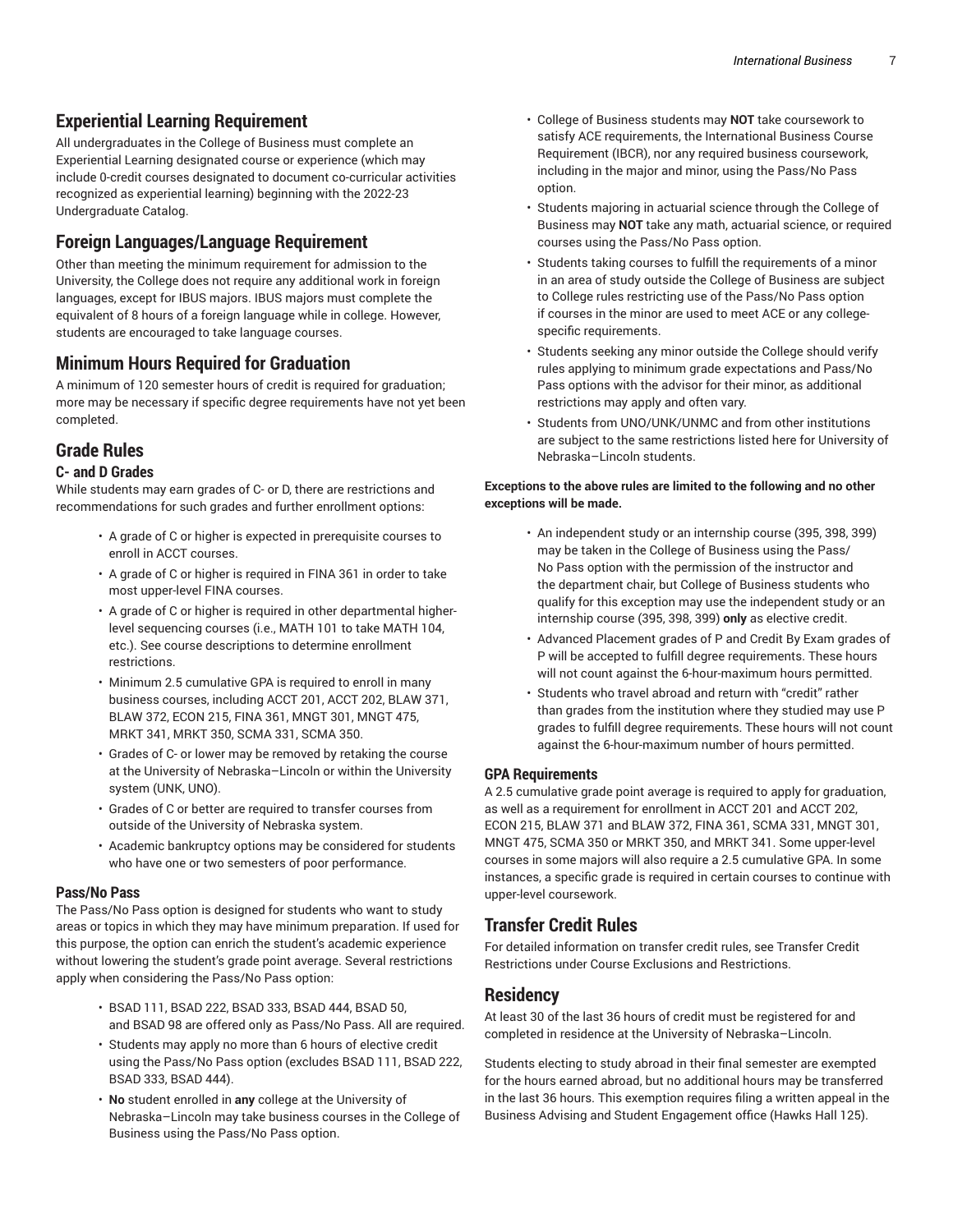## **ACE Requirements**

All students must fulfill the Achievement-Centered Education (ACE) requirements. Information about the ACE program may be viewed at the [Achievement-Centered](https://ace.unl.edu/) Education website [\(https://ace.unl.edu/](https://ace.unl.edu/)). MyRED may also be used to search for currently offered ACE classes.

## **ACE Achievement-Centered Education—Ten Courses (normally 30 hours)**

This is the university's innovative, outcomes-focused general education component designed to enhance the undergraduate experience by providing broad exposure to multiple disciplines, complementing the major, and helping students develop important reasoning, inquiry, and civic capacities.

Important rules to remember when selecting coursework to meet this requirement:

- There are 10 ACE Student Learning Outcomes (SLOs). At least one course, equivalent to 3 credit hours, must be taken for each of the 10 SLOs.
- Up to three ACE SLOs from ACE 4–10 may be satisfied by work in one subject area.
- ACE SLOs must be satisfied by work in at least three subject areas.
- No ACE course may satisfy more than one ACE SLO in a student's program.
- If an ACE course addresses two ACE SLOs, the student decides which one of the two outcomes the course will satisfy in that student's program. (The Degree Audit will make an automatic decision based on first course taken, first SLO needed.)
- As part of the College requirements of non-business and business courses, many courses will also work for ACE. Students should carefully review required coursework with ACE options to make the best use of courses to fulfill both degree requirements as well as University of Nebraska–Lincoln ACE requirements.

## **Catalog Rule**

Students (including transfer students) must follow the Undergraduate Catalog in effect when they are admitted into the College of Business. Students who leave the College and return, or those applying for 'readmission' to the College, are subject to requirements in place at the time of their readmission to the College.

Students who have transferred from a community college may be eligible to fulfill the requirements as stated in the catalog for an academic year in which they were enrolled at the community college prior to attending the University of Nebraska-Lincoln. The College will determine eligibility in consultation with academic advisors, provided the student a) was enrolled in a community college during the catalog year they are utilizing, b) maintained continuous enrollment at the previous institution for 1 academic year or more, and c) continued enrollment at the University of Nebraska-Lincoln within 1 calendar year from their last term at the previous institution. Students must complete all degree requirements from a single catalog year and within the timeframe allowable for that catalog year.

## **Learning Outcomes**

Graduates of international business will be able to:

- 1. Adapt a business function, such as economics, finance, management, marketing, and supply chain management in the international context.
- 2. Demonstrate how to lead effectively in global teams.
- 3. Integrate knowledge from multiple areas in making business decisions.
- 4. Identify stakeholders and consider their perspectives in an ethical fashion.
- 5. Demonstrate cultural awareness of at least one international location or region.
- 6. Recognize the variations in logical constructs arising from cultural differences.

## **Major Requirements**

### **Core Requirements**

#### **Business Core Advanced–Major (BCA-M)**

In addition to the College Degree Requirements, students will complete 27 hours of coursework for the major.

The five components of an international business major are:

- 1. **Complete 15 credit hours of business courses** selected from one of the following functional area options:
	- Business Administration (or General International Business)
	- Economics
	- Finance
	- Management
	- Marketing
	- Supply Chain Management
- 2. **Complete 12 hours of international business courses** from the specified list for the selected functional area option.
	- 3 hours with BSAD 420 Global Leadership and the Culture Man
	- 9 hours from the specified list for the chosen functional area option
- 3. **Global Immersion:** Complete a study abroad experience for a total of one full semester (at least 13 weeks). This requirement will show as BSAD 70 Global Immersion on student's University of Nebraska–Lincoln transcript.
- 4. **Language Study:** Complete the equivalent of at least 8 credit hours of a foreign language, which may be completed during the study abroad experience. It is possible that the language coursework can be counted towards electives or left untranscripted. This requirement will show as BSAD 71 Language Study on a student's University of Nebraska–Lincoln transcript.
- 5. **International Internship/Practicum:** Participate in an international internship/practicum experience, BSAD 72 International Internship/Practicum.
	- Internship must be pre-approved by the international business director.

As noted in the College Degree Requirements section, all coursework for the major must be taken for a grade. No coursework for this major may be double counted with any other business major or minor.

## **Specific Major Requirements**

A. **Options:** To gain expertise in a functional area of business, IB majors must choose one option (General International Business, Economics,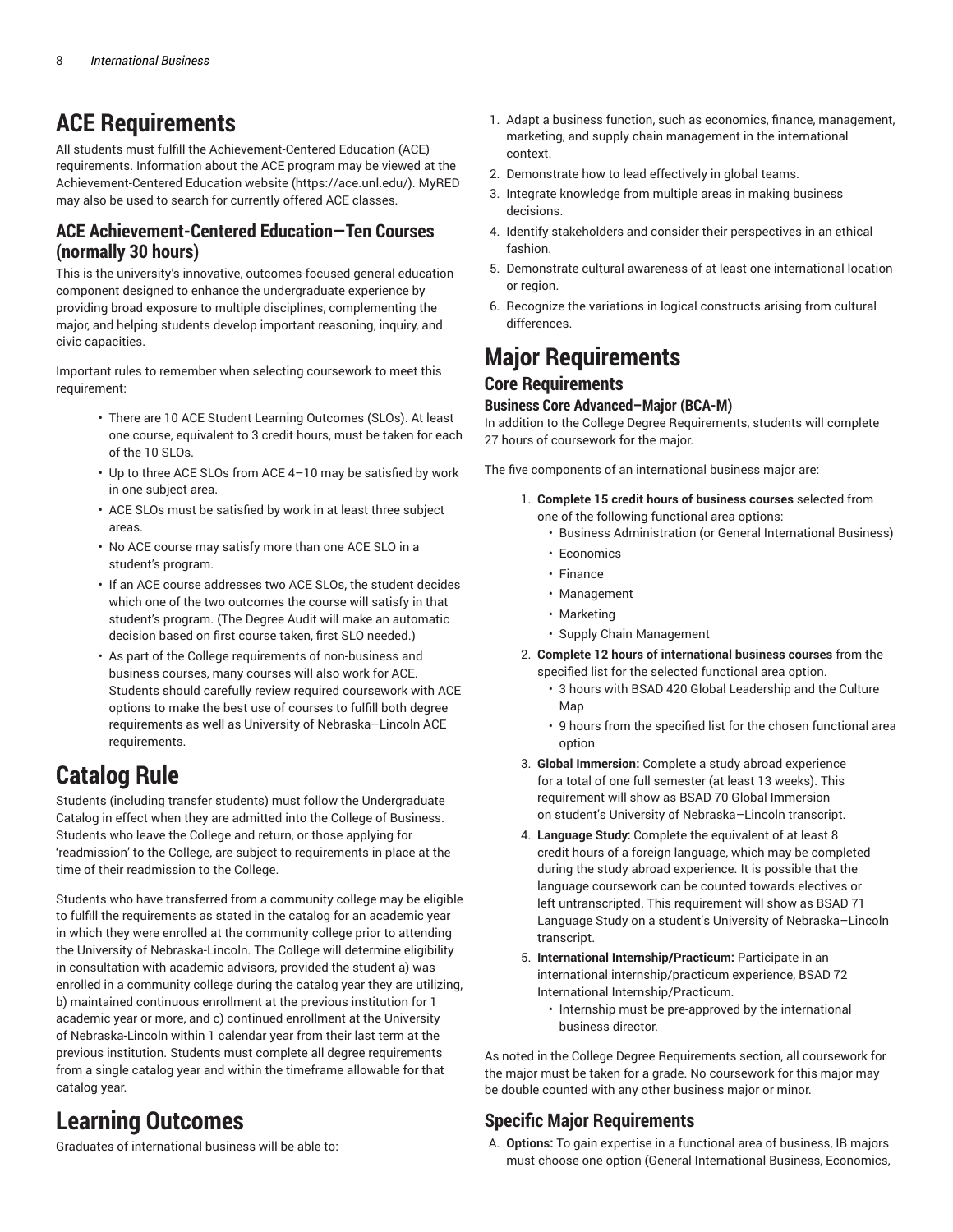Management, Finance, Marketing, or Supply Chain Management) and must complete the required 15 credit hours for that option. Required courses for each option are shown below.

- B. **International Business Courses:** IB majors must take at least 12 credit hours from the IB course list associated with the selected option, including a required 3-credit-hour integrated IB course (BSAD 420 Global Leadership and the Culture Map, described below). Up to 6 credits of BSAD 491 International Studies in Business and Economics may be applied to the International Business Courses requirement. Students with interests in specific regions or countries should consider pursuing a regionally-focused minor (e.g., minor in African Studies or Asian Studies) and/or take BSAD 491 courses that focus in their region of interest (e.g., BSAD 491 for Doing Business in Nigeria or Doing Business in China) when offered.
- C. BSAD 420 **is required for IB majors.** This course will connect functional areas to global contexts. The course will cover international management from a strategic perspective with an in-depth focus on cross-cultural dimensions among countries. This course is taught from an international perspective, not taught from the perspective of U.S. enterprises. This is an experiential course where students learn how to launch an international venture or project while developing cultural competency. The project is interdisciplinary and may draw from education, engineering, science, social science, and humanities and is set in a particular cultural context.
- D. **IB students are required to complete a global immersion experience comprised of a semester abroad.** BSAD 70 Global Immersion. One semester abroad must be at least 13 weeks. This requirement may be met by multiple shorter study abroad experiences totaling 13 weeks. Students must submit a pre-approval form for BSAD 70 to the IB Program that outlines details and plans for their global immersion experience. This BSAD 70 requirement is fulfilled with zero credit hours and is therefore Pass/No Pass.
- E. **Students must earn the equivalent of a minimum of 8 credit hours of foreign language credit.** BSAD 71 Language Study. For many College of Business-sponsored study abroad options, foreign language classes will be taught in the host country and the cost of the foreign language courses will be included in the study abroad program costs. Alternately, a student can complete a minimum of 8 credit hours of foreign language at Nebraska. BSAD 71 must be pre-approved by the IB director. This BSAD 71 requirement is fulfilled with zero credit hours and is therefore Pass/No Pass. International students are not allowed to use their native language to meet the foreign language requirement. International students may use English as their foreign language if English is not their native language by taking an equivalent of 8 credit hours of English language beyond their required English language courses. This additional language training must be aimed at improving written and/or spoken English proficiency. As such, the equivalencies may be a combination of credit or non-credit bearing courses, ESL courses, certificate programs, and/or structured conversational classes and programs. Equivalencies will be determined by assigning 1 credit hour to every 15 hours of language training. Training may be undertaken either at the University of Nebraska–Lincoln or at a different institution but should be pre-approved by the IB director whose office will maintain a list of suggested courses and programs.
- F. **IB students are required to complete an international internship and/or practicum experience.** BSAD 72 International Internship/ Practicum. This internship/practicum may be a paid or non-paid project-based practicum or traditional internship and must be approved by the IB director. They must complete the pre-approval

form outlining details of their internship, including learning objectives. Students may take the initiative in arranging the internship or seek help through the IB program or Career Services. This BSAD 72 requirement is fulfilled for zero credit hours and is therefore Pass/No Pass.

### **Option Requirements**

IB majors must declare one of these specializations as a formal option within their major. Specialization options are available in economics, management, finance, marketing, supply chain management, and general international business. Specific requirements for each specialization option and the associated international business courses are shown below.

#### **I. IB with Economics as a Specialization Option**

| ECON 311B                             | Intermediate Macroeconomics - Descriptive          | 3  |
|---------------------------------------|----------------------------------------------------|----|
| ECON 312B                             | Intermediate Microeconomics - Descriptive          | 3  |
| <b>ECON 321</b>                       | Introduction to International Economics            | 3  |
|                                       | Choose two from the following:                     | 6  |
| <b>ECON 421</b>                       | <b>International Trade</b>                         |    |
| <b>ECON 422</b>                       | <b>International Finance</b>                       |    |
| <b>ECON 423</b>                       | Economics of the Less Developed<br>Countries       |    |
| <b>International Business Courses</b> |                                                    |    |
| <b>BSAD 420</b>                       | Global Leadership and the Culture Map              | 3  |
|                                       | Select 9 credit hours of the following:            | 9  |
| <b>BSAD 320</b>                       | Global Issues                                      |    |
| <b>BSAD 491</b>                       | International Studies in Business and<br>Economics |    |
| <b>ECON 466</b>                       | Pro-seminar in International Relations I           |    |
| <b>ECON 467</b>                       | Pro-seminar in International Relations II          |    |
| <b>FINA 450</b>                       | <b>International Financial Management</b>          |    |
| <b>MNGT 414</b>                       | <b>International Management</b>                    |    |
| <b>MRKT 453</b>                       | <b>International Marketing</b>                     |    |
| <b>SCMA 439</b>                       | <b>Global Sourcing and Distribution</b>            |    |
| <b>SCMA 459</b>                       | <b>Global Information Systems</b>                  |    |
| <b>Total Credit Hours</b>             |                                                    | 27 |
|                                       | II. IB with Management as a Specialization Option  |    |
| <b>MNGT 360</b>                       | Managing Behavior in Organizations                 | 3  |
| MNGT 321 /                            | Entrepreneurship and Innovation in                 | 3  |
| <b>ENTR 321</b>                       | Organizations                                      |    |
|                                       |                                                    |    |
| <b>MNGT 361</b>                       | Human Resource Management                          | 3  |
| <b>MNGT 365</b>                       | Managing Diversity in Organizations                | 3  |
| <b>MNGT 412</b>                       |                                                    | 3  |
| <b>International Business Courses</b> | <b>Negotiating and Conflict Management</b>         |    |
| <b>BSAD 420</b>                       | Global Leadership and the Culture Map              | 3  |
|                                       | Select 9 credit hours of the following:            | 9  |
| <b>BSAD 320</b>                       | <b>Global Issues</b>                               |    |
| <b>BSAD 491</b>                       | International Studies in Business and<br>Economics |    |
| <b>ECON 321</b>                       | Introduction to International Economics            |    |
| <b>ECON 421</b>                       | <b>International Trade</b>                         |    |
| <b>ECON 422</b>                       | <b>International Finance</b>                       |    |
| <b>ECON 423</b>                       | Economics of the Less Developed<br>Countries       |    |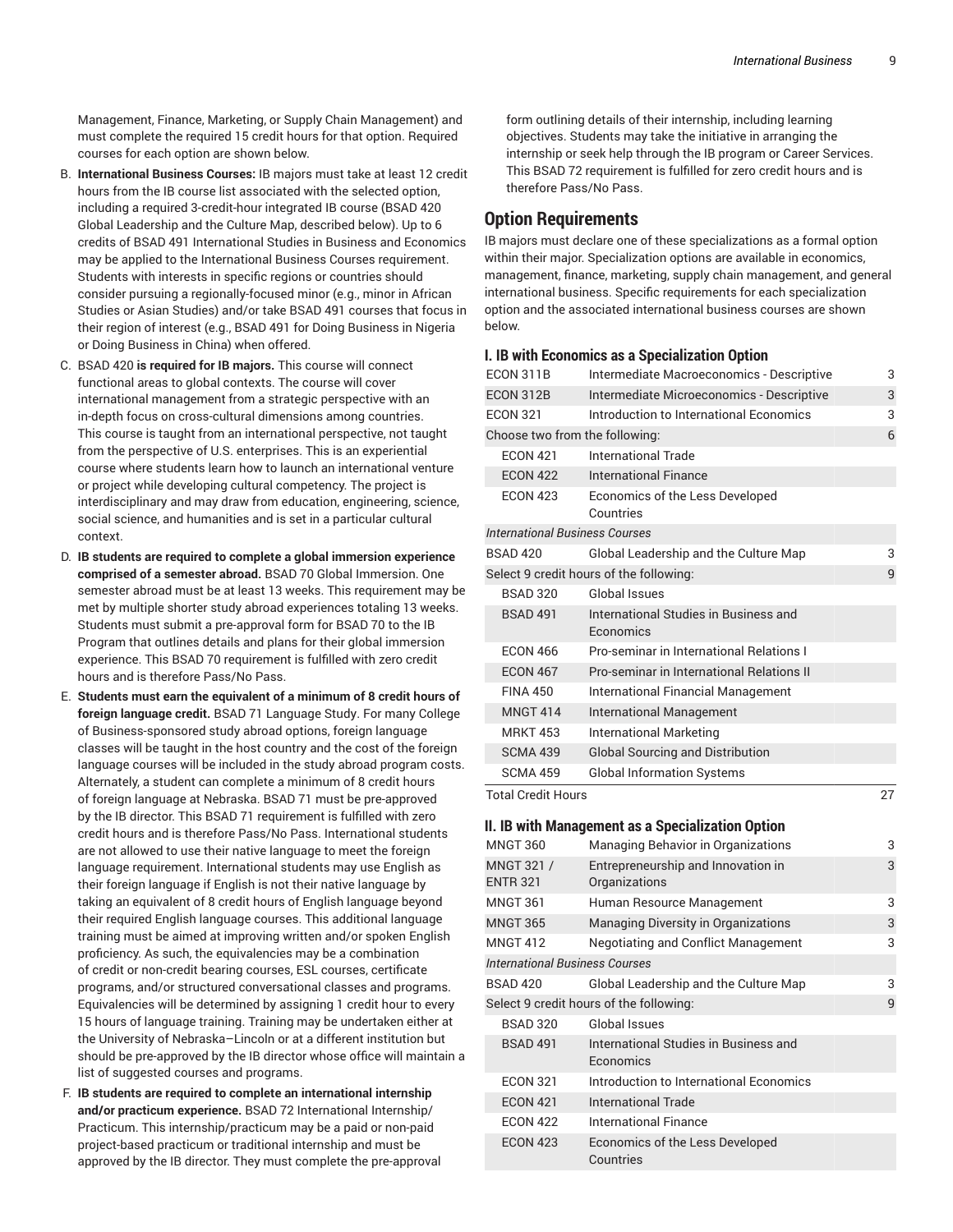| <b>ECON 466</b>                       | Pro-seminar in International Relations I                                  |    | <b>ECON 467</b>                       | Pro-seminar in International Relations II                      |                           |
|---------------------------------------|---------------------------------------------------------------------------|----|---------------------------------------|----------------------------------------------------------------|---------------------------|
| <b>ECON 467</b>                       | Pro-seminar in International Relations II                                 |    | <b>FINA 450</b>                       | International Financial Management                             |                           |
| <b>FINA 450</b>                       | International Financial Management                                        |    | <b>MNGT 414</b>                       | International Management                                       |                           |
| <b>MNGT 414</b>                       | International Management                                                  |    | <b>SCMA 439</b>                       | <b>Global Sourcing and Distribution</b>                        |                           |
| <b>MRKT 453</b>                       | <b>International Marketing</b>                                            |    | <b>SCMA 459</b>                       | <b>Global Information Systems</b>                              |                           |
| <b>SCMA 439</b>                       | <b>Global Sourcing and Distribution</b>                                   |    | <b>Total Credit Hours</b>             |                                                                | 27                        |
| <b>SCMA 459</b>                       | <b>Global Information Systems</b>                                         |    |                                       |                                                                |                           |
| <b>Total Credit Hours</b>             |                                                                           | 27 |                                       | V. IB with Supply Chain Management as a Specialization Option  |                           |
|                                       |                                                                           |    | <b>SCMA 335</b>                       | Supply Chain Decision Making Models                            | 3                         |
|                                       | III. IB with Finance as a Specialization Option                           |    | <b>SCMA 431</b>                       | <b>Enterprise Management Systems</b>                           | $\ensuremath{\mathsf{3}}$ |
| <b>FINA 363</b>                       | <b>Investment Principles</b>                                              | 3  | <b>SCMA 432</b>                       | Supply Chain Planning and Control                              | 3                         |
| FINA 365 /                            | <b>Financial Institutions</b>                                             | 3  |                                       | Systems                                                        |                           |
| <b>ECON 365</b>                       |                                                                           |    | <b>SCMA 439</b>                       | <b>Global Sourcing and Distribution</b>                        | 3                         |
| <b>FINA 367</b>                       | <b>Fixed Income Investments</b>                                           | 3  | SCMA 346 /<br><b>MRKT 346</b>         | Marketing Channels Management                                  | 3                         |
| <b>FINA 450</b>                       | <b>International Financial Management</b>                                 | 3  | <b>International Business Courses</b> |                                                                |                           |
| <b>FINA 461</b>                       | <b>Advanced Finance</b>                                                   | 3  | <b>BSAD 420</b>                       | Global Leadership and the Culture Map                          | 3                         |
| <b>International Business Courses</b> |                                                                           |    |                                       | Select 9 credit hours of the following:                        | 9                         |
| <b>BSAD 420</b>                       | Global Leadership and the Culture Map                                     | 3  | <b>BSAD 320</b>                       | Global Issues                                                  |                           |
|                                       | Select 9 credit hours of the following:                                   | 9  | <b>BSAD 491</b>                       | International Studies in Business and                          |                           |
| <b>BSAD 491</b>                       | International Studies in Business and<br>Economics                        |    |                                       | Economics                                                      |                           |
| <b>BSAD 320</b>                       | <b>Global Issues</b>                                                      |    | <b>ECON 321</b>                       | Introduction to International Economics                        |                           |
| <b>ECON 321</b>                       | Introduction to International Economics                                   |    | <b>ECON 421</b>                       | <b>International Trade</b>                                     |                           |
| <b>ECON 421</b>                       | <b>International Trade</b>                                                |    | <b>ECON 422</b>                       | <b>International Finance</b>                                   |                           |
| <b>ECON 422</b>                       | <b>International Finance</b>                                              |    | <b>ECON 423</b>                       | Economics of the Less Developed                                |                           |
| <b>ECON 423</b>                       | Economics of the Less Developed<br>Countries                              |    | <b>ECON 466</b>                       | Countries<br>Pro-seminar in International Relations I          |                           |
| <b>ECON 466</b>                       | Pro-seminar in International Relations I                                  |    | <b>ECON 467</b>                       | Pro-seminar in International Relations II                      |                           |
| <b>ECON 467</b>                       | Pro-seminar in International Relations II                                 |    | <b>FINA 450</b>                       | International Financial Management                             |                           |
| <b>MNGT 414</b>                       | International Management                                                  |    | <b>MNGT 414</b>                       | <b>International Management</b>                                |                           |
| <b>MRKT 453</b>                       | <b>International Marketing</b>                                            |    | <b>MRKT 453</b>                       | <b>International Marketing</b>                                 |                           |
| <b>SCMA 439</b>                       | <b>Global Sourcing and Distribution</b>                                   |    | <b>SCMA 459</b>                       | <b>Global Information Systems</b>                              |                           |
| <b>SCMA 459</b>                       | <b>Global Information Systems</b>                                         |    | <b>Total Credit Hours</b>             |                                                                | 27                        |
| <b>Total Credit Hours</b>             |                                                                           | 27 |                                       |                                                                |                           |
|                                       |                                                                           |    | <b>Option</b>                         | VI. IB with General International Business as a Specialization |                           |
|                                       | IV. IB with Marketing as a Specialization Option                          |    | ACCT 301                              | Using Accounting Information                                   | 3                         |
| <b>MRKT 345</b>                       | Market Research                                                           | 3  | ECON 311B                             | Intermediate Macroeconomics - Descriptive                      | 3                         |
| <b>MRKT 346 /</b><br>SCMA 346         | Marketing Channels Management                                             | 3  |                                       | or ECON 312B Intermediate Microeconomics - Descriptive         |                           |
| <b>MRKT 347</b>                       |                                                                           | 3  | <b>FINA 363</b>                       | <b>Investment Principles</b>                                   | 3                         |
| <b>MRKT 453</b>                       | <b>Marketing Communication Strategy</b><br><b>International Marketing</b> | 3  | <b>MNGT 360</b>                       | Managing Behavior in Organizations                             | 3                         |
| <b>MRKT 442</b>                       | Marketing Management                                                      | 3  | <b>SCMA 346 /</b>                     | Marketing Channels Management                                  | 3                         |
| <b>International Business Courses</b> |                                                                           |    | <b>MRKT 346</b>                       |                                                                |                           |
| <b>BSAD 420</b>                       | Global Leadership and the Culture Map                                     | 3  | <b>International Business Courses</b> |                                                                |                           |
|                                       | Select 9 credit hours of the following:                                   | 9  | <b>BSAD 420</b>                       | Global Leadership and the Culture Map                          | 3                         |
| <b>BSAD 320</b>                       | Global Issues                                                             |    |                                       | Select 9 credit hours of the following:                        | 9                         |
| <b>BSAD 491</b>                       | International Studies in Business and                                     |    | <b>BSAD 320</b>                       | <b>Global Issues</b>                                           |                           |
|                                       | Economics                                                                 |    | <b>BSAD 491</b>                       | International Studies in Business and                          |                           |
| <b>ECON 321</b>                       | Introduction to International Economics                                   |    | <b>ECON 421</b>                       | Economics<br><b>International Trade</b>                        |                           |
| <b>ECON 421</b>                       | <b>International Trade</b>                                                |    |                                       | <b>International Finance</b>                                   |                           |
| <b>ECON 422</b>                       | <b>International Finance</b>                                              |    | <b>ECON 422</b>                       |                                                                |                           |
| <b>ECON 423</b>                       | Economics of the Less Developed<br>Countries                              |    | <b>ECON 423</b>                       | Economics of the Less Developed<br>Countries                   |                           |
| <b>ECON 466</b>                       | Pro-seminar in International Relations I                                  |    | <b>ECON 466</b>                       | Pro-seminar in International Relations I                       |                           |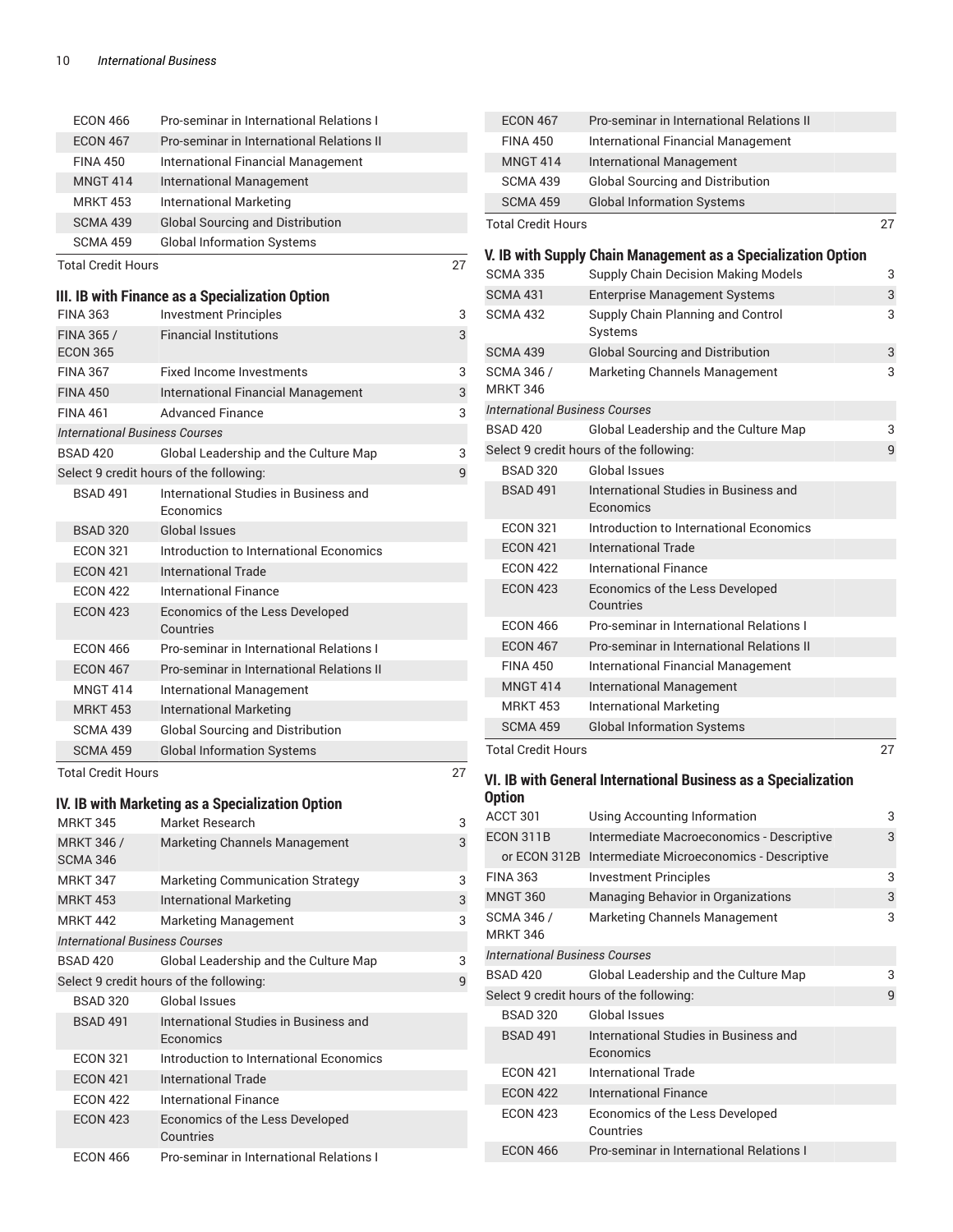| <b>ECON 467</b>           | Pro-seminar in International Relations II |  |
|---------------------------|-------------------------------------------|--|
| <b>MNGT 414</b>           | International Management                  |  |
| <b>MRKT 453</b>           | International Marketing                   |  |
| <b>SCMA 439</b>           | <b>Global Sourcing and Distribution</b>   |  |
| <b>SCMA 459</b>           | <b>Global Information Systems</b>         |  |
| <b>Total Credit Hours</b> |                                           |  |

### **ACE Requirements**

Students are advised to be strategic in taking their ACE courses. Take your courses to satisfy your general curiosity, to learn something about an area or a region where you want to or may do business, or to strengthen your global or functional strength.

#### **ACE 4 – Science**

Suggested courses that relate to current and future global business activities:

| <b>ANTH 142</b>                                         | <b>Basics of Biological Anthropology</b>       | 3 |
|---------------------------------------------------------|------------------------------------------------|---|
| <b>ANTH 232</b>                                         | Introduction to Archaeology                    | 3 |
| <b>ASTR 103</b>                                         | Descriptive Astronomy                          | 3 |
| <b>ASTR 117/</b><br><b>BIOS 117/</b><br><b>GEOL 117</b> | Life in the Universe                           | 3 |
| <b>GEOG 155</b>                                         | Elements of Physical Geography                 | 4 |
| <b>GEOL 100</b>                                         | Introduction to Geology                        | 3 |
| <b>GEOL 103</b>                                         | Evolution of the Earth                         | 4 |
| <b>GEOL 120</b>                                         | <b>Geology of National Parks and Monuments</b> | 3 |
| <b>METR 180</b>                                         | Climate Change, Energy, and the<br>Environment | 3 |
| <b>NRES 108</b>                                         | Earth's Natural Resource Systems<br>Laboratory | 3 |
| <b>GEOL 109</b>                                         | Oceanography                                   | 3 |
| <b>GEOL 115</b>                                         | The Earth's Energy Resources                   | 3 |
| <b>PHYS 260</b>                                         | Liberal Arts Physics: Matter and Motion        | 3 |
| <b>PHYS 261</b>                                         | Liberal Arts Physics: Atoms and Fields         | 3 |
| <b>POLS 250</b>                                         | Genetics, Brains, and Politics                 | 3 |

For example, take ASTR 117 Life in the Universe to ponder upon how humans might work together to explore planets and "interplanetary" business; take ANTH 232 Introduction to Archaeology to learn how cities arose around the world; and take POLS 250 Genetics, Brains, and Politics to strengthen a functional area in management.

#### **ACE 5 – Humanities**

Take any course that piques your mind, relates to a region of interest, or strengthens your functional area.

For example, take ENGL 277/HIST 277 Being Human in a Digital Age to complement interest in e-commerce or supply chain; take ENGL 311 Revolution and Romanticism if you are interested in doing business in Italy.

#### **ACE 7 – Study of Arts**

Take any course that piques your mind, relates to a region of interest, or strengthens your functional area.

For example, take ENGL 170 Beginning Creative Writing to complement a business writing interest or take MUSC 280/MUNM 280 World Music to learn about the music cultures of parts of Asia, Africa, and Europe.

#### **ACE 9 – Human Diversity and Global Awareness**

Several business international courses count for ACE 9 credit, or take any course that piques your mind, relates to a region of interest, or strengthens your functional area.

For example, consider COMM 311 Intercultural and Intergroup Communication to complement a business communication interest; take ETHN 203 Introduction to Africa if you are interested in doing business in Africa; or take MNGT 365 Managing Diversity in Organizations to better understand how to manage a diverse workforce.

### **Electives**

See College Degree Requirements–Electives for additional options/ restrictions regarding elective credit for the degree.

# **Additional Major Requirements**

**Prerequisite Requirements/Rules** Enrollment in most upper-level business courses usually requires

completion of an introductory course in that major area as well as other prerequisites. Refer to course descriptions early in the program to plan for completion of specific course prerequisites.

### **Grade Rules**

**C- and D Grades** Same as College grade rules.

#### **Pass/No Pass**

Same as College Pass/No Pass rules.

#### **GPA Requirements**

Same as College GPA requirements.

## **Course Level Requirement**

Enrollment in language courses above the 101 level requires appropriate placement on the Modern Language Placement exam.

## **Requirements for Minor Offered by Department**

Students interested in a minor related to international business should consider a minor in [Global Leadership \(https://business.unl.edu/](https://business.unl.edu/academic-programs/programs-and-degrees/international-business/global-leadership-minor/) [academic-programs/programs-and-degrees/international-business/](https://business.unl.edu/academic-programs/programs-and-degrees/international-business/global-leadership-minor/) [global-leadership-minor/](https://business.unl.edu/academic-programs/programs-and-degrees/international-business/global-leadership-minor/)).

The **global leadership** minor from the College of Business is open to students from all colleges. International business majors are not eligible for this minor, because double counting of coursework between the major and the minor is not allowed.

The minor requires 12 hours of coursework. Three (3) of these hours are taken while studying abroad. None of the courses have prerequisites.

#### **Courses**

- **BSAD 320 Global Issues** Learn about how world hunger, climate change, poverty, and other issues present opportunities for the global leader. (3 cr, available online in the spring and summer)
- **BSAD 420 Global Leadership and the Culture Map** Learn to develop an international business plan in a project-based course and how culture shapes our choice of strategy. (3 cr, available online in the fall and summer)